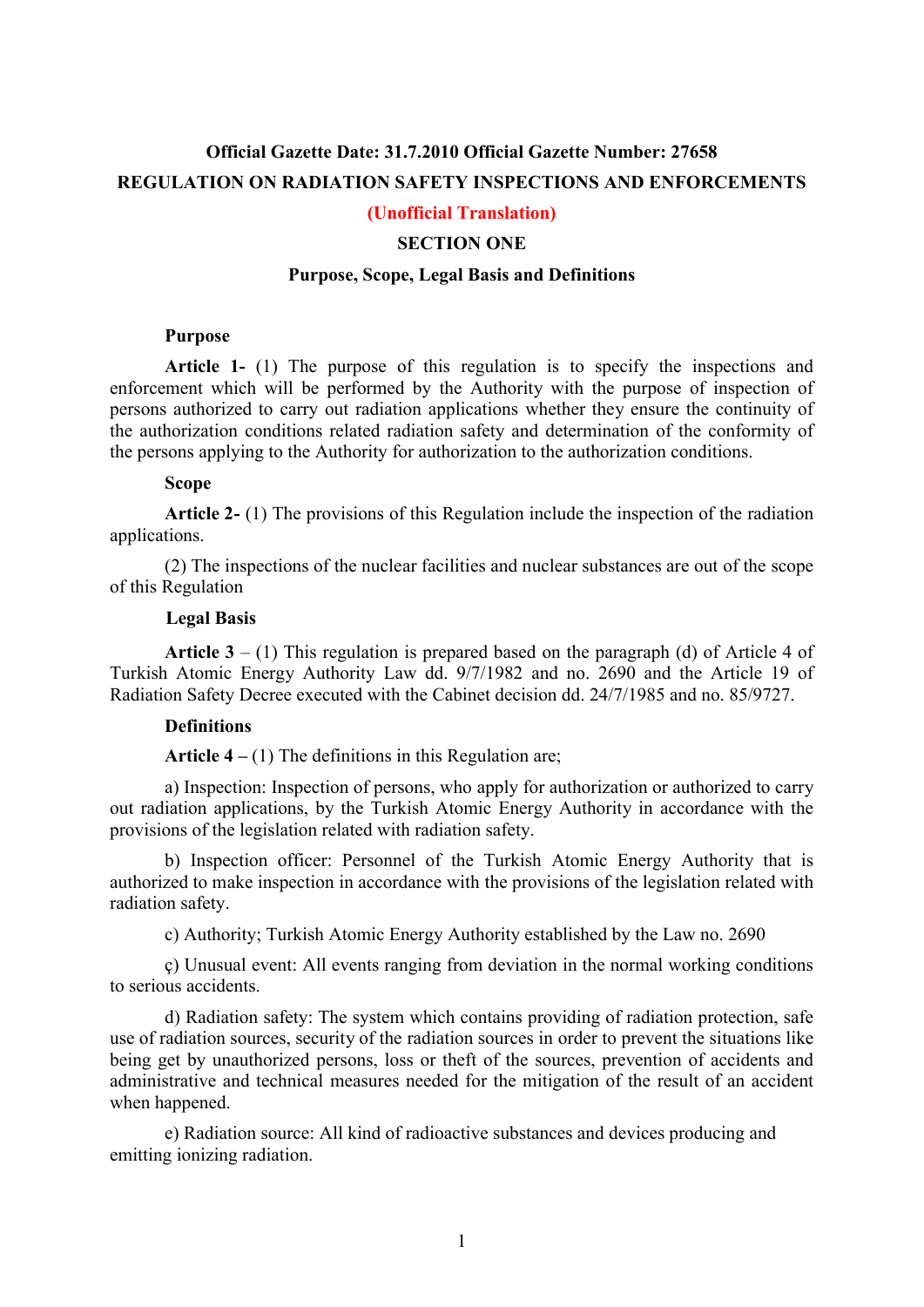f) Radiation applications: Activities related radiation facilities and activities of production, installation, dismantlement, maintenance, repair, import, export, transporting, selling, storing, using, keeping, transferring, sending abroad and disposing of radiation sources which are out of the exemptions determined by the Authority.

g) Authorized person: Legal or real person who is authorized by the Authority by means of licensing or giving permission in order to carry out radiation applications.

ğ) Authorization: Licensing or permission process applied as a result of determination of the competence of the persons carrying out radiation application and application conditions in terms of radiation safety by the Authority.

### **SECTION TWO**

### **Inspection and Results of the Inspections**

## **Inspection**

**Article 5-** (1) The Authority is not obliged to declare the inspections beforehand. Inspections can be made by informing or uninforming at any time of any day of the year including days of legal holiday.

(2) Inspection is performed by at least two inspection officers depending on the content of inspection.

(3) Inspection is performed within necessary ones of followings:

a) Places and facilities where radiation applications are carried out, bordering area and radiation sources are inspected in terms of radiation safety and security.

b) Required radiation measurements are made.

c) Information, documents, reports and records need to keep are controlled.

ç) Compliance with the legal provisions relating to radiation safety and authorization conditions and continuity of these conditions are controlled.

d) Adequacy and timeliness of measures taken in order to provide the radiation protection of the public and the workers exposed to radiation and plan related to emergency are controlled.

e) Reports, documents and records related to determination and evaluation of the unusual events, intervention and measures taken to prevent repeating of the event are controlled.

## **Results of the inspections**

**Article 6-** (1) Inspection report is prepared at the end of inspection by inspection officer carrying out inspection function of the Authority.

(2) As a result of the evaluation of the report related to the inspection of authorized person, determined deficiencies are informed to the inspected person in written and at most 3 (three) months time is given for the correction of deficiencies. If it is evaluated that the radiation safety is not ensured due to the determined deficiencies, radiation application is stopped temporarily until the correction of deficiencies. In the case the deficiencies are not corrected within the time given, license is cancelled.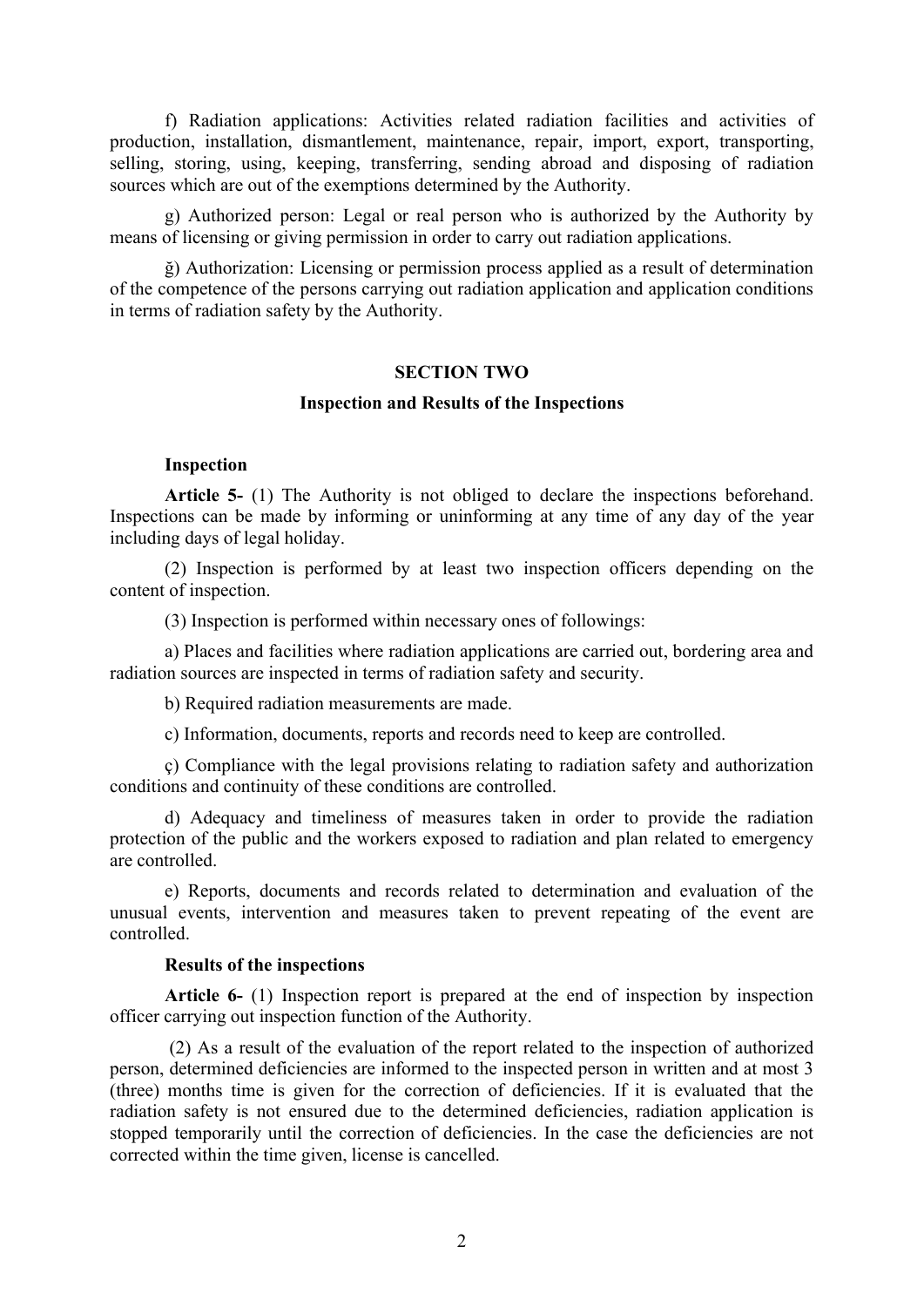(3) As a result of the evaluation of the report related to the inspection of authorised person, if it is evaluated that the radiation safety is not ensured and this might threat the radiation protection of the public and environment, license is cancelled.

(4) Authorization application is evaluated according to report related to the inspection of person who applied for authorization.

# **SECTION THREE**

## **Inspection Officer, Competencies, Obligations and Sanctions**

#### **Inspection officer**

**Article 7-** (1) Among Authority's personnel who had an education at engineering or related fields of natural science at least four years and worked at the activities related radiation safety at the Authority for at least 2 years and has a physical fitness required for duty, candidate of inspection officer who;

a) successfully complete training programme for which content, duration and performance criteria determined by the Authority and

b) participate inspections with inspection officer for a period of at least one (1) year

are charged as inspection officer by the proposal of the Head of Radiation Health and Safety Department and the approval of the President of the Authority.

(2) A special identity card is given to the inspection officer in order to use it during the inspection as an indication of his/her authorization.

(3) Radiation safety inspection duty is performed within the Radiation Health and Safety Department.

#### **Competencies of the inspection officer**

**Article 8-** (1) Inspection officer has following competencies within the scope of the legislation related with radiation safety.

a) to enter the places and facilities where the radiation application is carried out, and bordering area and inspect the activities in place.

b) before, during or after the inspection, to interview necessary persons, take information and give instructions within the scope of the regulations related radiation safety.

c) to request and control the information, documents, reports and records related radiation safety and take these or the copies of them.

ç) if it is necessary, take materials or samples or have them to be taken, detain them and dispose them or make them disposed properly.

d) to do necessary measurements, examinations and tests or make them carried out.

e) to request written or oral information related inspections and take necessary minutes and keep visual or written records.

f) During the inspection, if it is evaluated that security of radioactive sources will be in danger, make the necessary actions be done in order to provide security of the source.

g) During the inspection, if it is determined that radiation safety is not ensured, give instruction for the starting and keeping of remedial actions.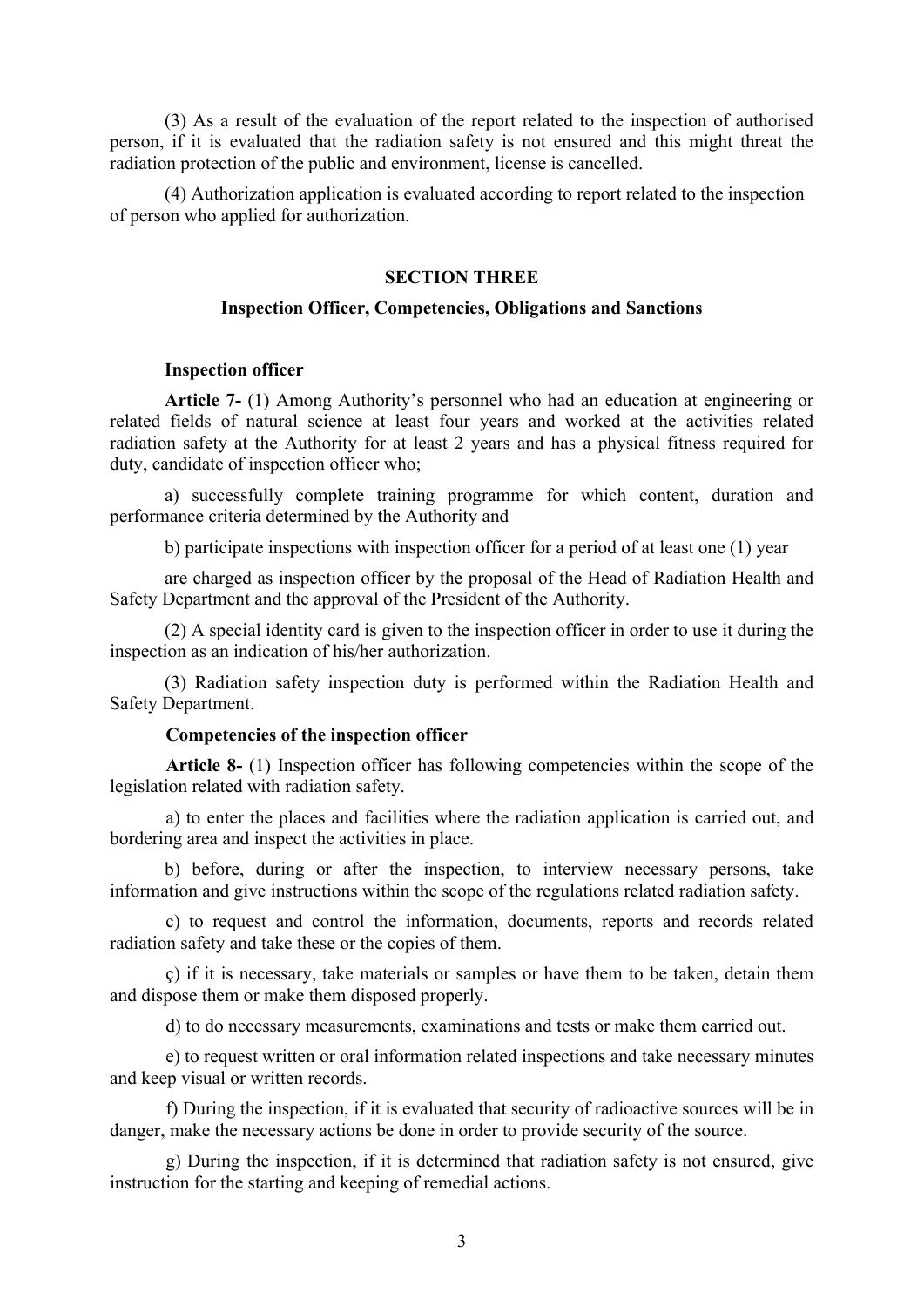ğ) During the inspection, when needed, request for help from the local authority for security forces.

#### **Obligations of auditee**

**Article 9-** Authorized persons or persons applied for authorization are obliged to do followings at the inspections;

a) to make related personnel available.

b) to collaborate by providing needed materials, working environment and convenience.

c) to give the requested information and document related radiation safety in time by orally or in written without introduce the privacy provisions.

ç) to make the system, device, software and other equipment related to radiation application available to inspection officer.

d) to carry out the instructions given in the scope of the legislation related with radiation safety and recover the possible cost in time.

(2) Authorized person is obliged to correct deficiencies determined as a result of inspection within the given time.

## **Sanctions**

**Article 10-** (1) During the inspection, if it is determined that the radiation safety is not ensured and this situation needs emergency intervention, inspection officer limits the authorization of the radiation application or stop the radiation application by suspending the authorization and make the necessary measures to be taken in order to ensure the security of the radioactive source.

(2) During the inspection, if it is determined that the authorized person did not fulfil its obligations or there are falsifications on documents or misinformation, in the case inspection officer find it necessary, radiation application is not allowed and the Authority attempt to start legal or administrative inquiry.

#### **SECTION FOUR**

## **Other Provisions**

## **Procedures and principles**

**Article 11-** (1) Depending on the kind of the radiation applications, issues related to the principles, scope, frequency, reporting and evaluation criteria of the inspections and qualification, training, responsibilities, commissioning and discharging of the inspection officer are specified by procedures and principles prepared by the Authority within the frame of the provisions of this Regulation.

#### **Commissioning of the existing personnel**

**PROVISIONAL ARTICLE 1-** (1) Personnel, who worked at Authority's activities related radiation safety at least three years and has been executing the inspection duty at the Radiation Health and Safety Department of the Authority at the issue date of this Regulation, is charged as inspection officer by the approval of the President of the Authority.